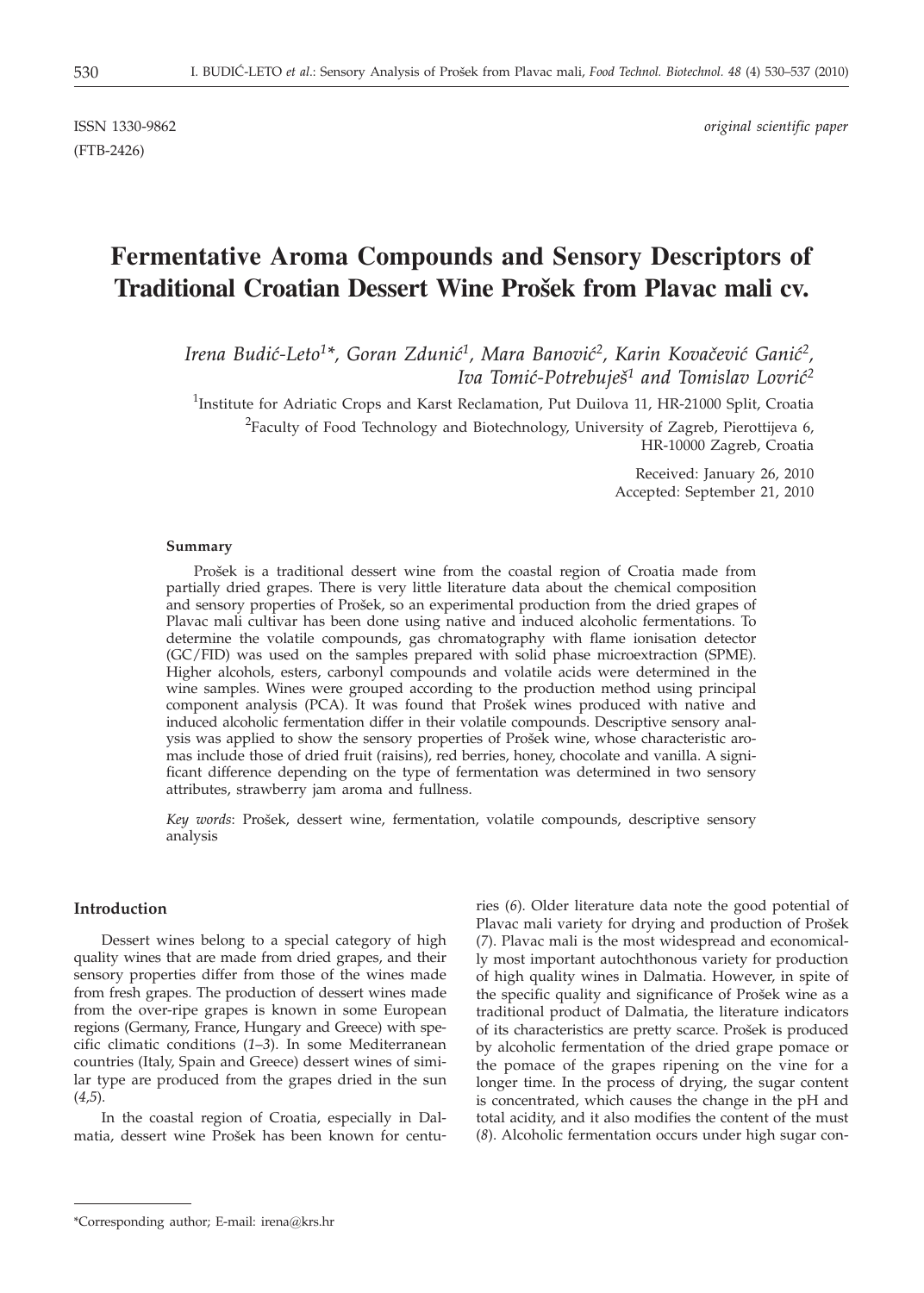centration, and that influences the quality of the wine, which is why the analysis of the composition of fermentation components is of importance in the production of sweet wines.

Aroma is one of the most important quality factors in defining the characteristics of a product. Wine aroma is constituted of several hundreds of components derived from grapes; they are formed by biochemical reactions during alcoholic fermentation and by chemical and enzymatic reactions during maturation (*9*). During maceration, the processes of hydrolysis and oxidation liberate aromatic components from the grape skin (terpenes,  $C_{13}$ ) norisoprenoids), while volatile metabolites (higher alcohols, esters, carbonyl compounds, sulphur compounds, and volatile fatty acids) are synthesised by the activity of yeasts (*10,11*). Different research studies have shown that *Saccharomyces cerevisiae* wine yeasts significantly influence the composition of the wine aroma volatile components (*12–14*). In addition, stuck or sluggish fermentation often occurs during the production of sweet wines as a consequence of high osmotic conditions in the yeast cells and a rapid loss of intercellular water followed by cytoskeleton collapse, intracellular damage and subsequent arrest of yeast growth. Therefore, in high sugar musts osmotolerant yeasts are commonly used (*15*).

However, apart from the activity of yeasts, the composition of the must, grape variety, temperature and vinification also influence the production of volatile aroma components (*11,16*). While in the modern oenology alcoholic fermentation is done by inoculating the grape juice with selected yeasts, native alcoholic fermentation is still predominant in the traditional wine production (*17*). Varela *et al.* (*18*) reported about increased concentration of some higher alcohols and esters in wines produced with native alcoholic fermentation compared to the wines made with inoculated fermentation. Results about the impact that authochthonous yeasts have on the sensory properties of wines are very different, while some studies show positive, others show their negative influence on the chemical composition and sensory properties (*19,20*). Descriptive sensory analysis that was applied to characterise the wines (*21–25*) is one of the standard techniques used in the control of wine quality.

The aim of this research is to identify and quantify the fermentative aroma components of Prošek produced from Plavac mali cv. using GC/FID analyses, and to define descriptive sensory characteristics of the wines obtained using three different types of alcoholic fermentations (inoculation with two commercial yeasts and a native fermentation).

# **Materials and Methods**

#### *Grapes and drying process*

In 2007 harvest, 360 kg of Plavac mali grapes at technological ripeness were gathered from the Pelješac winegrowing region, Croatia. The sugar concentration was 210  $g/L$ , total acidity was 4.8  $g/L$  and pH was 3.2. The grapes were dried in a greenhouse for 14 days (3–17 October). Daily temperature in the greenhouse was between 35 and 45 °C. A mass of 138 kg of dried grapes was obtained. After drying, the grapes contained 450 g/L of

reducing sugars, total acidity was 6.6 g/L and pH was 3.58.

## *Vinification*

Dried grapes were crushed and destemmed, after which Endozyme cultivar  $(30 g/100 kg)$  and potassium metabisulphite  $(15 \text{ g/hL})$  were added to the pomace. The pomace was divided into 6 equal parts and put into inox containers. Three different alcoholic fermentations were done, each in duplicate. Two of the fermentations were done using comercial yeasts (Lalvin EC-1118, *Saccharomyces cerevisiae* var. *bayanus*, 40 g/hL, Danstar Ferment AG, Zug, Switzerland; and Fermol Cryoaromae, *Saccharomyces cerevisiae* var. *uvarum*, 30 g/hL, AEB S.p.A., Brescia, Italy) prepared according to the manufacturer's instructions. The third fermentation was done with native yeasts or native microflora. On the second day of fermentation, yeast nutrient Fermaid E® (30 g/hL; Lallemand Inc, Montreal, Quebec, Canada) was added to the pomace. Maceration took 5 days and the pomace was punched down twice daily, after which it was pressed on the hydraulic press (pressure<2 bar). The must was put in 10-litre glass vials, where the alcoholic fermentation continued. The fermentation was controlled by measuring the temperature and determining the reducing sugars. Temperature during fermentation was between 22 and 24 °C. The first racking was done 29 days, and the second 184 days (6 months) after the beginning of fermentation. After the second racking, Prošek was bottled. Descriptive sensory analysis was done in June of the following year.

## *Headspace-solid phase microextraction (HS-SPME)*

The SPME device used was a Supelco (Bellefonte, PA, USA) manual SPME holder 57330-U. Fused silica fibre coated with Carbowax-divinylbenzene,  $65 \mu m$  film thickness (Supelco), was used for extraction and concentration of volatile compounds. The fibre was preconditioned at 250  $\degree$ C for 1 h in the inlet of the GC prior to sampling, according to the manufacturer's instructions. The sample of wine (10 mL) was placed in a 20-mL vial containing internal standard *n*-amyl alcohol (180 ppm, by volume) and NaCl p.a. (3 g), and sealed with aluminium cover and Teflon-lined septum. HS-SPME was carried out under magnetic stirring. The SPME fibre was exposed to wine headspace at  $25^{\circ}$ C for 15 min and immediately transferred to the GC injection port at 200 °C for 3 min in splitless mode. A liner with 0.75 mm i.d. (Varian Inc., Santa Clara, CA, USA) was used.

## *Gas cromatography*

A Varian 3300 gas chromatograph equipped with a flame ionisation detector (FID) was used for GC analysis. Compounds were separated on a DB 624 column (30 m´0.32 mm, 1.8 mm i.d.; J&W Scientific, Folsom, CA, USA). Conditions of chromatographic analysis were in agreement with the method by Kovačević-Ganić et al. (*26*). Individual volatile compounds were identified by comparing their retention times with those of authentic standards. Quantitative determinations were performed using standard curves. All analyses were repeated three times, and the results were expressed as mean values in milligrams per litre of wine±standard deviation.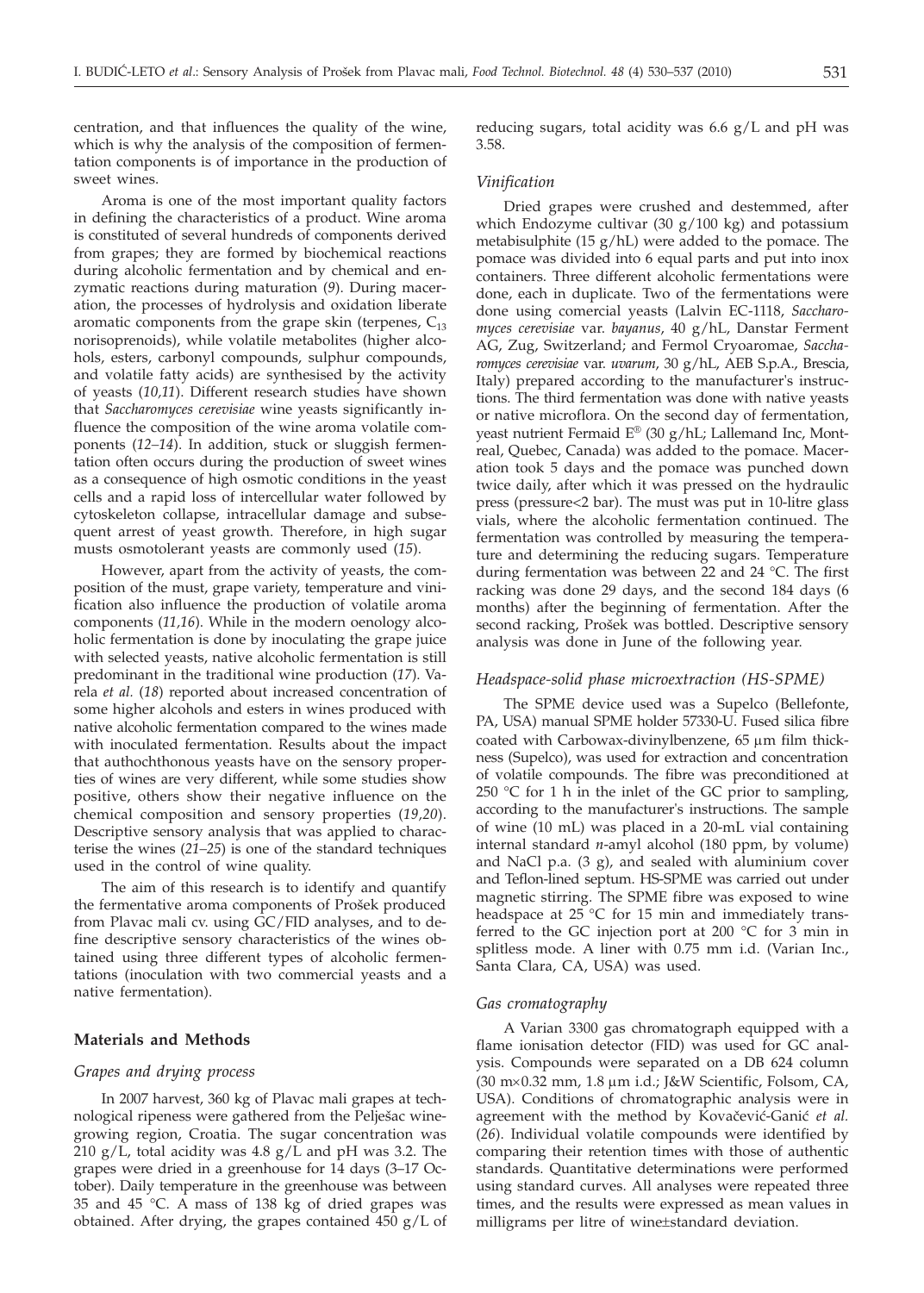## *Descriptive sensory analysis*

Descriptive analysis was used to evaluate the sensory characteristics of Prošek. It was done by the panel of 10 professionals (wine makers who are expert in the analysis of traditional Prošek wine), 6 female and 4 male. The evaluations were done at the Institute for Adriatic Crops and Karst Reclamation in Split, Croatia, where standard conditions for sensory evaluation were kept. Wine samples (25 mL) were served in standard wine tasting glasses coded with random 3-digit numbers at a temperature between 15 and 17 °C.

Preliminary sensory evaluation of Prošek aroma was done on 6 wine samples (3 different yeasts×2 repetitions) in order to select the sensory characteristics and to obtain a list of descriptive attributes of Prošek aroma. The attributes that were recognised by at least 50 % of the judges were put on the list. During evaluation, the judges had reference solutions of 54 wine aromas included in the Le Nez du Vin Master kit (Brizard and Co, York, UK).

In the second part of the evaluation, the judges were asked to evaluate with a number from 0 to 9 the intensity of the attribute from the descriptive list of Prošek. After that, sensory descriptors of wine such as fullness, acidity, sweetness, bitterness and astringency were also evaluated with a number from 0 to 9. In this part of the evaluation, each judge evaluated 6 samples of Prošek wine  $(3$  different yeasts $\times$ 2 repetitions).

Evaluations were done on the same day, with a break in between them. The panel supervisor did not take part in the evaluations.

### *Basic analytical parameters*

Basic parameters of must and wine were determined according to the official methods of the European Union (*27*). The results are shown as the mean value of three determinations±standard deviation.

#### *Statistical analysis*

Statistically significant difference of the arithmetic means of volatile compounds and sensory characteristics between the wines produced with native and induced alcoholic fermentations was determined by the analysis of variance (ANOVA) and least significant difference (LSD) test.

Principal component analysis (PCA) was used to reduce the number of variables to latent dimensions in order to determine the connection between the volatile compounds and the wines produced with different yeasts. Statistical analysis was done using Statistica v. 8.0 software (*28*).

## **Results and Discussion**

In the process of drying grapes, a concentrated must was obtained as a result of the loss of water in the grapes. The increase of pH from 3.2 to 3.58 in dried grapes is highly significant. The relative activity of microorganisms is much higher in the must with pH above 3.5 (*9*). However, the role of pH in the must also affected chemical and sensory quality of wine (*29*). This procedure of concentrating the must was done by Franco *et al.* (*4*) in the production of sweet wines, who dried the grapes off-vine directly exposed to the sun. Basic chemical parameters of Prošek wine obtained with native and induced (using Cryoaromae and EC-1118) alcoholic fermentations of partially dried grapes are shown in Table 1.

Table 2 (*30–35*) shows volatile compounds identified in Prošek during three different types of alcoholic fermentations. Fermentation kinetics in all three types was very similar (data not shown). In all three types of Pro šek, the following components were identified: acetaldehyde, 1-propanol, *i*-butanol, 1-hexanol, 2-phenylethanol, isoamyl alcohol, ethyl acetate, ethyl lactate, isoamyl acetate, 2-phenylethyl acetate, ethyl hexanoate, ethyl octanoate, ethyl decanoate and acetic acid.

Quantitatively the largest group of volatile components in all types of fermentations comprised higher alcohols, which is in agreement with the data for sweet wines (2,5). Concentration of higher alcohols in Prošek is higher than that in sweet Madeira wine, which is produced by the addition of natural grape spirit to the partly fermented wine (*30*). In addition, comparing the ratio and concentration of some individual higher alcohols in Pro šek, it can be observed that it is different than in other sweet wines. In Prošek, the concentration of *n*-propanol is higher than the concentration of *i*-butanol, while the opposite ratio was reported in Malvasia delle Lipari (*5*). Also, the concentration of *n*-propanol is higher in Prošek than in sweet and ice wine (*5,31*). Higher alcohols, to-

Table 1. Basic chemical composition of dessert wine Prošek made with native and inoculated (using Cryoaromae and EC-1118) alcoholic fermentations

|                                   | Native yeast         | EC-1118              | Cryoaromae           |  |  |
|-----------------------------------|----------------------|----------------------|----------------------|--|--|
| $\varphi$ (alcohol)/%             | $(13.71 \pm 0.44)^a$ | $(14.29 \pm 0.12)^a$ | $(13.36 \pm 1.19)^a$ |  |  |
| $\gamma$ (total extract)/(g/L)    | $(259.5 \pm 6.7)^a$  | $(254.2 \pm 3.11)^a$ | $(261.25 \pm 5.3)^a$ |  |  |
| $\gamma$ (reducing sugars)/(g/L)  | $(214.2 \pm 6.8)^a$  | $(205.2 \pm 2.6)^a$  | $(206.6\pm5.3)^a$    |  |  |
| $\gamma$ (total acidity)/(g/L)    | $(6.81 \pm 0.02)^a$  | $(7.73 \pm 0.11)^b$  | $(7.90 \pm 0.04)^b$  |  |  |
| $\gamma$ (volatile acidity)/(g/L) | $(1.47\pm0.11)^{b}$  | $(1.57 \pm 0.03)^b$  | $(1.87 \pm 0.01)^a$  |  |  |
| $\gamma$ (citric acid)/(g/L)      | $(0.084 \pm 0.01)^a$ | $(0.077 \pm 0.01)^a$ | $(0.077 \pm 0.01)^a$ |  |  |
| pH                                | $(3.78 \pm 0.01)^a$  | $(3.76 \pm 0.01)^a$  | $(3.74 \pm 0.02)^a$  |  |  |
| $m(\text{ash})/(g/L)$             | $(3.79 \pm 0.05)^a$  | $(3.80 \pm 0.03)^a$  | $(3.92 \pm 0.16)^a$  |  |  |

a,b<sub>values</sub> indicated with different letters show statistically significant difference, p<0.05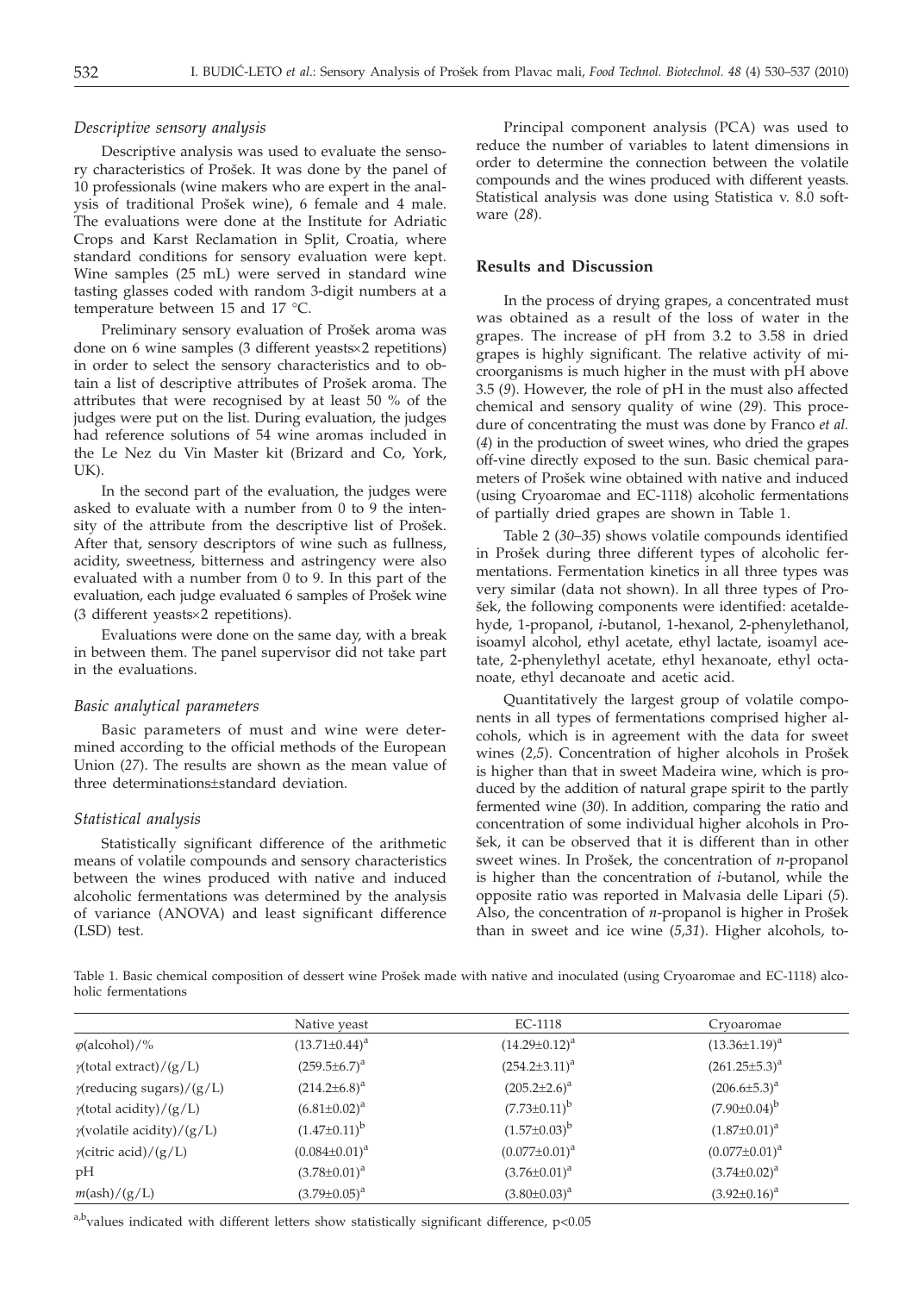| Compound               | Aroma<br>descriptor              |                          |                                     |                        | Odour                    | Odour activity value     |         |      |
|------------------------|----------------------------------|--------------------------|-------------------------------------|------------------------|--------------------------|--------------------------|---------|------|
|                        |                                  | $\gamma$ (native yeast)  | $\gamma$ (EC-1118)<br>y(Cryoaromae) | threshold              | Native                   | Cryo-                    | EC-1118 |      |
|                        |                                  | mg/L                     | mg/L                                | mg/L                   | $mg/L$                   | yeast                    | aromae  |      |
| acetaldehyde           | fruity, green<br>apple, oxidized | $(120.87 \pm 1.29)^a$    | $(132.20 \pm 2.05)^a$               | $(135.70 \pm 0.70)^a$  | 110                      | 1.1                      | 1.2     | 1.2  |
| Alcohols               |                                  |                          |                                     |                        |                          |                          |         |      |
| 1-propanol             | floral, fruity,<br>candy, sweet  | $(43.04 \pm 1.99)^{b}$   | $(70.28 \pm 8.90)^a$                | $(76.92 \pm 6.19)^a$   | 306                      | 0.1                      | 0.23    | 0.3  |
| <i>i</i> -butanol      | nail polish                      | $(28.92 \pm 2.34)^a$     | $(31.06\pm2.83)^a$                  | $(26.15 \pm 0.92)^a$   | 75                       | 0.4                      | 0.41    | 0.3  |
| <i>i</i> -amyl alcohol | squashed bug                     | $(128.54 \pm 12.77)^{a}$ | $(122.12 \pm 7.76)^a$               | $(142.13 \pm 1.36)^a$  | 30                       | 4.3                      | 4.07    | 4.7  |
| 1-hexanol              | green/grass                      | $(0.59 \pm 0.01)^a$      | $(0.05 \pm 0.01)^a$                 | $(0.55 \pm 0.01)^a$    | 1.1                      | 0.5                      | 0.05    | 0.5  |
| 2-phenylethanol        | honey, rose,<br>spice, lilac     | $(24.04\pm5.95)^{a}$     | $(11.52 \pm 0.42)^{b}$              | $(16.78 \pm 2.57)^{b}$ | 14                       | 1.7                      | 0.8     | 1.2  |
| The sum of alcohols    |                                  | 225.12±19.08             | 235.03±19.93                        | 262.52±11.06           |                          |                          |         |      |
| <b>Esters</b>          |                                  |                          |                                     |                        |                          |                          |         |      |
| ethyl acetate          | fruity,<br>nail polish           | $(80.73 \pm 2.17)^b$     | $(76.05 \pm 6.85)^b$                | $(88.30 \pm 2.44)^a$   | 12                       | 6.7                      | 6.3     | 7.4  |
| <i>i</i> -amyl acetate | banana                           | $(0.27 \pm 0.04)^a$      | $(0.17 \pm 0.10)^a$                 | $(0.32 \pm 0.05)^a$    | 0.03                     | 9.0                      | 5.7     | 10.7 |
| 2-phenylethyl acetate  | rose, honey,<br>tobacco          | $(0.05 \pm 0.01)^a$      | $(0.02 \pm 0.00)^a$                 | $(0.03 \pm 0.01)^a$    | 1.8                      | 0.03                     | 0.01    | 0.02 |
| The sum of acetates    |                                  | $81.04 + 2.13$           | $76.24 + 6.75$                      | $88.65 + 2.50$         |                          |                          |         |      |
| ethyl lactate          | lactic, raspberry                | $(18.84 \pm 1.03)^a$     | $(20.55 \pm 1.48)^a$                | $(22.20\pm3.81)^a$     | 150                      | 0.1                      | 0.1     | 0.1  |
| ethyl hexanoate        | apple, banana,<br>violet         | $(0.05 \pm 0.00)^a$      | $(0.066 \pm 0.01)^a$                | $(0.05 \pm 0.01)^a$    | 0.014                    | 3.6                      | 4.7     | 3.6  |
| ethyl octanoate        | pineapple,<br>pear, floral       | $(0.05 \pm 0.00)^a$      | $(0.02 \pm 0.01)^b$                 | $(0.04 \pm 0.03)^a$    | 0.005                    | 10.0                     | 4.0     | 8.0  |
| ethyl decanoate        | sweet, fruity,<br>dry fruits     | $(0.08 \pm 0.02)^a$      | $(0.02 \pm 0.00)^b$                 | $(0.02 \pm 0.01)^b$    |                          |                          |         |      |
| The sum of esters      |                                  | $100.05 \pm 3.13$        | 96.87±8.24                          | 110.94±6.36            |                          |                          |         |      |
| acetic acid            | vinegar                          | $(1091\pm41.04)^{b}$     | $(1126\pm40.65)^{b}$                | $(1376 \pm 19.80)^a$   | $\overline{\phantom{0}}$ | $\overline{\phantom{0}}$ |         |      |

Table 2. Composition and mass concentration of volatile components of dessert wine Prošek made with native alcoholic fermentation and the fermentations with Cryoaromae and EC-1118 yeasts

aroma descriptor and odour threshold reported in the literature (*30–35*)

odour activity value was calculated by dividing the concentration by odour threshold of the compound

a,b<sub>values</sub> indicated with different letters show statistically significant difference, p<0.05

gether with acetaldehyde, ethyl acetate and acetic acid, make almost half of the volatile compounds of wine, and are considered major fermentation products (*16*). Total concentration of higher alcohols was between 225.12 and 262.52 mg/L, which is within the limits that have a positive influence on the aroma. Namely, it is well known that higher alcohols are an important factor of wine aroma, but if they are in the concentrations above  $350 \text{ mg/L}$ , they have a negative effect (*36*). Among higher alcohols in Prošek, the highest concentration is that of isoamyl alcohol  $(122.12-142.13 \text{ mg/L})$ , then follow 1-propanol (43.04–76.92 mg/L) and isobutanol (26.15–30.75 mg/L).

Aromatic alcohol 2-phenylethanol is considered important in the sensory aroma of wine. The content of 2-phenylethanol in Prošek was between 11.52 and 24.04 mg/L. Genovese *et al.* (*2*) determined that during drying of grapes, the concentration of 2-phenylethanol decreases. However, Prošek has higher concentration of 2-phenylethanol than reported in the literature for some other sweet wines (*2,30*), but lower than in Malvasia delle Lipari wine (*5*). 2-Phenylethanol brings out the odour of rose and honey in sweet wines.

Ethyl acetate, isoamyl acetate and 2-phenylethyl acetate are acetate esters that were identified and quantified in the samples of Prošek. The subtotal concentration of acetate esters in Prošek was  $81.04-88.65$  mg/L, among which ethyl acetate is the most prevalent ester. A small quantity of ethyl acetate is formed by the yeast during fermentation, but larger amounts result from the activity of aerobic acetic acid bacteria. Concentration of ethyl acetate contributes significantly to the volatile character of 'acetic nose' and levels of 150 to 200 mg/L impart spoilage character to wine. On the contrary, at very low concentrations (50–80 mg/L), ethyl acetate has a pleasant odour, which contributes to the olfactory complexity and has a significant influence on the quality of wine (*9,17*). Isoamyl acetate has an odour reminiscent of a banana. Van der Merwe and van Wyk (*37*) showed that isoamyl acetate is the compound that contributes most to the wine aroma and also positively influences the general quality of wine. Isoamyl acetate and ethyl hexanoate play a major role in the aroma of young white wines. Sample wines of Prošek showed that 2-phenylethyl acetate has the lowest concentration among the acetate es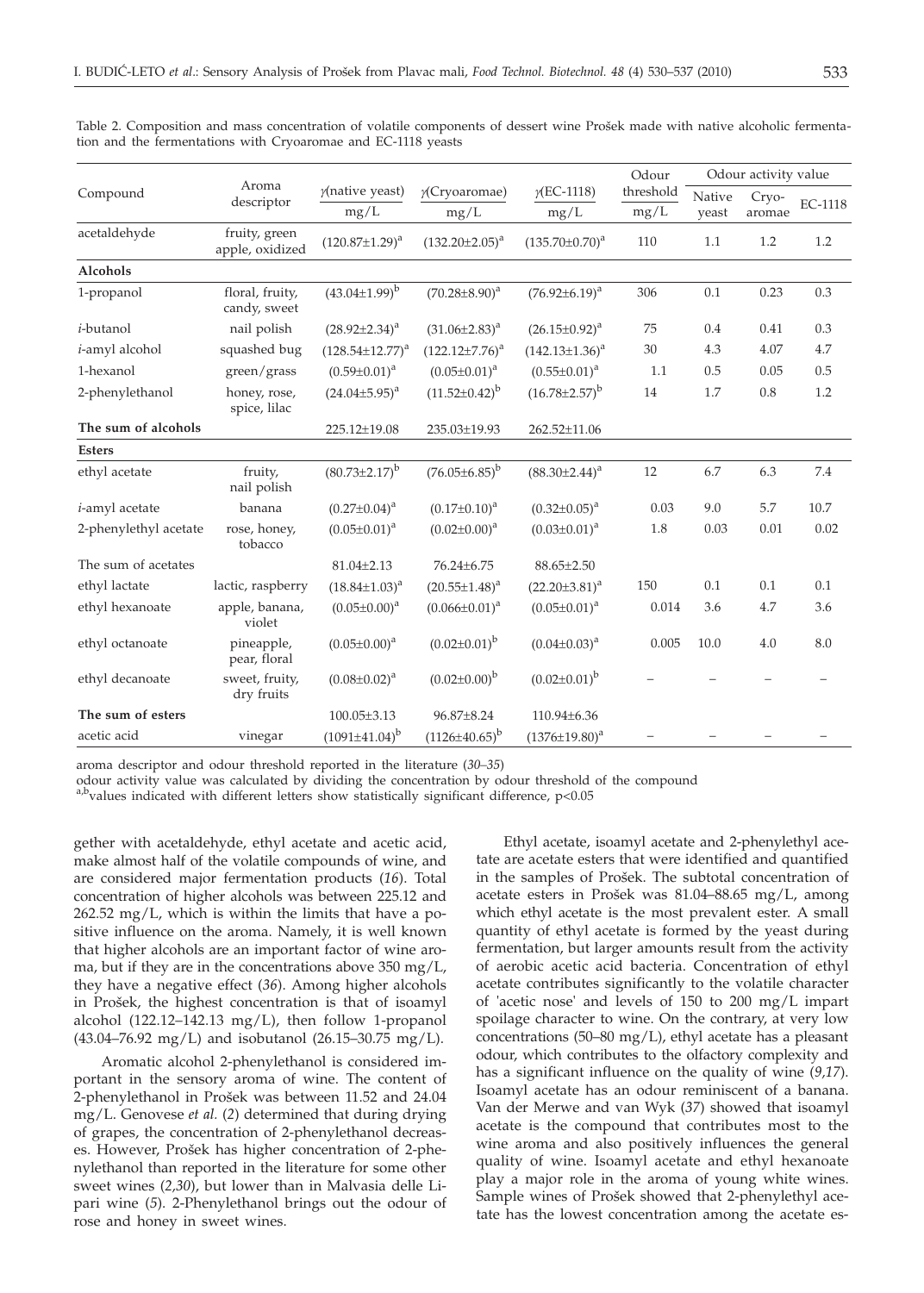ters of higher alcohols (0.03–0.05 mg/L). This compound has pleasant rose and honey flavour nuances and contributes to the aromatic complexity of wine (*9*).

Among ethyl esters of straight-chain saturated fatty acids, the ones that were identified were ethyl hexanoate, ethyl octanoate and ethyl decanoate. The concentration of these esters in wine is far above their sensory threshold, which is ten times lower, therefore these compounds are very important for the aroma of the wine. Ethyl hexanoate (odour threshold 0.014 mg/L, determined in synthetic wine consisting of 11 % (by volume) of ethanol, 7 g/L of glycerine, 5 g/L of tartaric acid, pH=3.4) has an odour reminiscent of apples and violets, ethyl octanoate (odour threshold 0.005 mg/L determined in synthetic wine consisting of 11 % (by volume) of ethanol, 7  $g/L$  of glycerine, 5  $g/L$  of tartaric acid, pH=3.4) of pineapple and pear, and ethyl decanoate has a floral odour (*32,33*). The most represented ethyl ester of straight- -chain fatty acids in the samples is ethyl decanoate.

Ethyl lactate is the second most abundant ester in Prošek. Its formation in wine is linked to malolactic fermentation (*9*). Taking into account odour threshold of ethyl lactate (14 mg/L) and the determined concentration in the samples of Prošek, it can be considered that this compound influences fruity flavours of this dessert wine (*32*). Concentration of the most abundant esters in Pro šek, ethyl acetate and ethyl lactate, is higher than the levels of these esters in sweet wines (*2,5,30*). Also, the concentration of ethyl lactate is higher than in ice wine (*31*). Favourable concentration of malic acid in must (1.3 g/L) and pH value (3.58) for spontaneous malolactic fermentation might be the reason for relatively high concentration of ethyl lactate in Prošek wine.

Among carbonyl compounds that influence the aroma, high concentration of acetaldehydes (120.9–135.7 mg/L) was observed in all samples of Prošek. This is partly due to the experimental production of small amounts of the wine, and to greater influence of oxygen, as acetaldehyde is a product of the oxidation of ethanol in the mechanism of alcoholic fermentation by the activity of enzyme dehydrogenase and in the presence of NAD<sup>+</sup>. Taking into consideration the acetaldehyde threshold of 120 mg/L, it can be considered that the ratio of acetaldehyde in Prošek influences its sensory properties. High concentration of acetaldehydes gives a pungent character, typical for sherry wines, and directly contributes to the aroma with the smell of freshly cut apple, which was confirmed by Moreno *et al.* (*38*), who showed that with biological ageing of these wines, the concentration of acetaldehydes increases from 91 mg/L in the first year to 257 mg/L in the fifth year.

The concentrations of fermentation components (higher alcohols, esters and acetaldehyde) in Prošek are within the expected limits for dry wines (*16,26*). However, Genovese *et al.* (*2*) reported about lower concentration of basic fermentation components in sweet wines similar to Prošek, produced from grapes with higher sugar mass fraction (26 °Brix) and infected with *Botrytis cinerea*, than that in dry wine made from the same grape variety.

# *The influence of yeasts on the production of volatile components*

Analysis of variance (ANOVA) showed statistically significant differences between the fermentations in these volatile components: 1-propanol, 2-phenylethanol, ethyl acetate, ethyl decanoate, ethyl octanoate and acetic acid, while no significant differences were determined among other volatile components.

In native fermentation, significantly lower concentration of 1-propanol (p<0.05) was observed, compared to the fermentations with EC-1118 and Cryoaromae, which did not differ significantly between them either. Bertolini *et al.* (*39*) found significant differences in the concentration of 2-phenylethanol produced in the fermentation with inoculated yeasts, while in the study of Varela *et al.* (*18*) the yeasts involved in the fermentation of Chardonnay wine did not influence its production. However, in this research, significantly more 2-phenylethanol was determined in the Prošek produced with native fermentation.

The content of ethyl acetate was significantly higher in the Prošek fermented with EC-1118 yeast, while other fermentations did not differ significantly. In the fermentation with EC-1118, there was also a significantly higher content of acetic acid than in the other two fermentations.

A significantly higher concentration of ethyl decanoate was determined in the Prošek produced with native fermentation, which is in agreement with the data of Varela *et al.* (*18*), who observed a significantly higher production of ethyl decanoate in the fermentation with native yeasts. Also, a higher content of ethyl octanoate was found in this Prošek.

Native yeast flora induces a significant and usually favourable effect on wine flavour, which has recently been demonstrated by Varela *et. al.* (*18*), but the risk of stuck or sluggish fermentations is higher when this yeast is used. The results of our study also demonstrate that native fermentation produces higher concentrations of some chemical components important for sensory implications and overall quality of Prošek. However, native fermentation might give undesirable effects and uneven quality of wine depending on the harvest season.

Although the population of yeasts was not studied here, the identified aroma compounds (Table 2) clearly show that Prošek wines produced with native and inoculated fermentations can be distinguished, both between the native fermentation and inoculation as well as between the inoculations. This was also confirmed with the PCA, which was done with the aim to establish the relationship between volatile chemical variables and the wine. Fig. 1 shows the relationship among the original variables on the basis of which the latent components PC1 and PC2 were obtained. These two components together comprise 61.9 % of the total chemical variability. Distribution of wine samples  $(3$  types of yeast $\times 2$  repetitions) in the coordinate system defined by two latent components (PC1 and PC2) shows a clear distance between the wines produced with native and those produced with the induced (using Cryoaromae and EC-1118) alcoholic fermentation (Fig. 2). The distance between two repetitions of EC-1118 was relatively wider than expected, which suggests that more repetitions per fermen-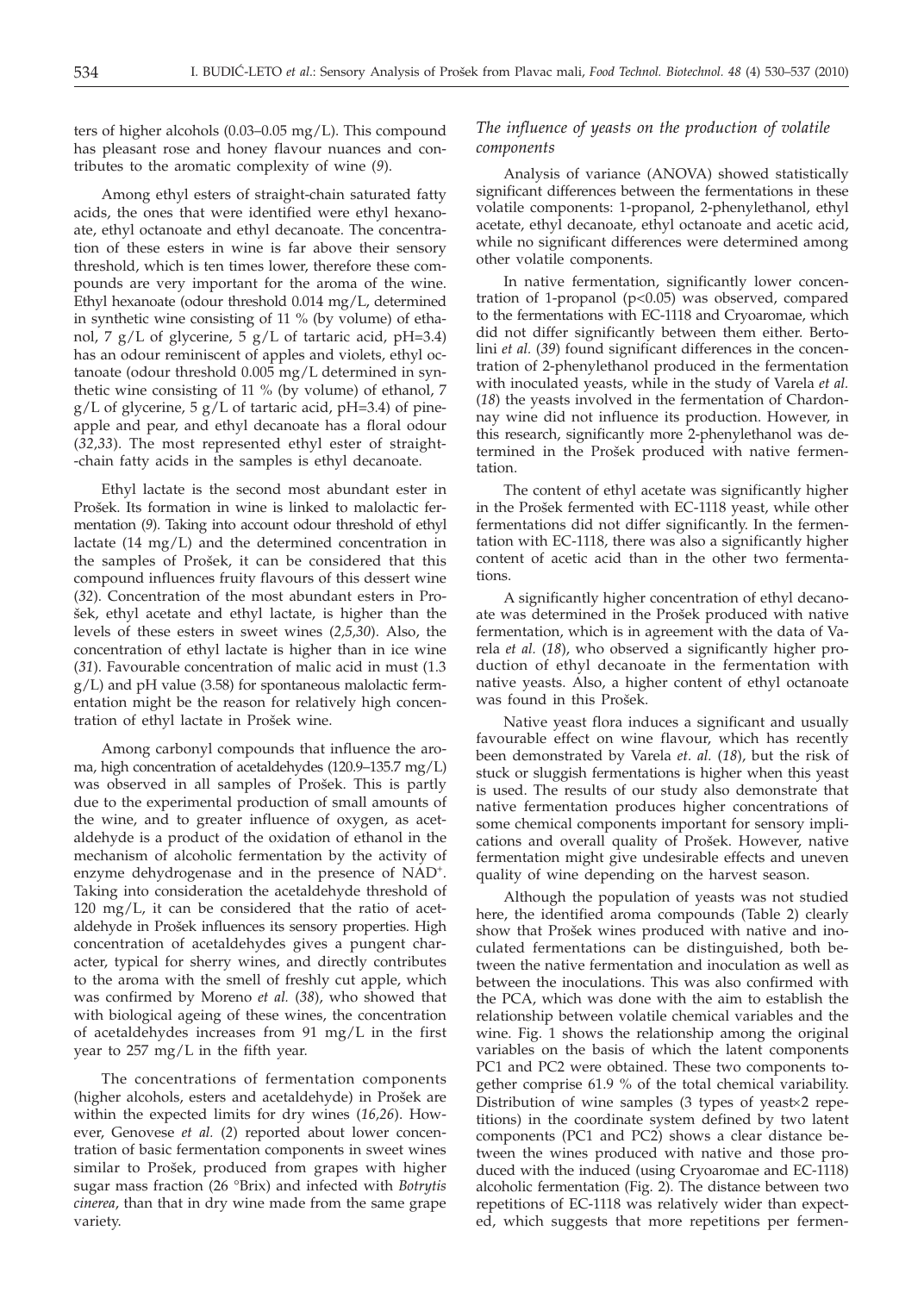

**Fig. 1.** Projection of latent factors (PC1 and PC2) obtained by reducing the 14 original variables: **AA** – acetaldehyde, **Ac** – acetic acid, **etac** – ethyl acetate, **etdec** – ethyl decanoate, **ethex** – ethyl hexanoate, **etlac** – ethyl lactate, **etoct** – ethyl octanoate, **hex** – 1-hexanol, **iam** – *i*-amyl alcohol, **iamac** – *i*-amyl acetate, **ib** – *i*-butanol, **np** – 1-propanol, **phac** – 2-phenylethyl acetate, **phet** – 2-phenylethanol

tation treatment in microvinification are necessary. PCA demonstrates that the Prošek wines produced with native and induced fermentations can be distinguished according to their volatile chemical components.

#### *Descriptive sensory analysis*

Descriptive sensory analysis was used to describe six wines with the aim to obtain sensory attributes of Pro šek wine produced from Plavac mali cv. harvested in 2007. There were 54 sensory descriptors taken from the Wine Aroma Wheel (*40*), of which 11 (blackberry, raspberry, strawberry, black currant, cherry, raisin, prune, strawberry jam, honey, chocolate and vanilla) were agreed to define the aroma of Prošek. Olfactory properties of the wine were also evaluated (fullness, acidity, sweetness, bitterness and astringency).

Fig. 3 shows the sensory profile of the intensity of the selected descriptors for the Prošek wines produced with native and induced fermentations. The highest intensity was that of the sensory attribute of fullness (Cryoaromae=8.2, EC-1118=7.6, and native=7.0), while the lowest was that of bitterness (Cryoaromae=1.4, EC-1118=1.8, and native=1.6).

Regarding aroma, dominating attributes were of dried fruit (raisin, prune and strawberry jam), berries (blackberry, raspberry, strawberry, black currant, and cherry) and honey at almost equal intensities.

Significant difference (p<0.05) was determined for only two sensory attributes (strawberry jam aroma and fullness) between the wine produced with native and that with induced alcoholic fermentation. Prošek fermented with native yeasts had lower intensity of strawberry jam aroma and fullness than the other two wines, which did not differ significantly between themselves.

These results of sensory profile of Prošek wine from Plavac mali cv. are comparable with those of similar types of dessert wines from the Mediterranean area, which have the sensory attributes of dried fruit (raisin), honey, caramel and jam (*5,2,41*).



Projection of the cases on the factor-plane (1x2) Cases with sum of cosine square  $\geq 0.00$ 

Fig. 2. Principal component analysis (PCA) of six Prošek wines produced with native and induced (using Cryoaromae and EC-1118) alcoholic fermentations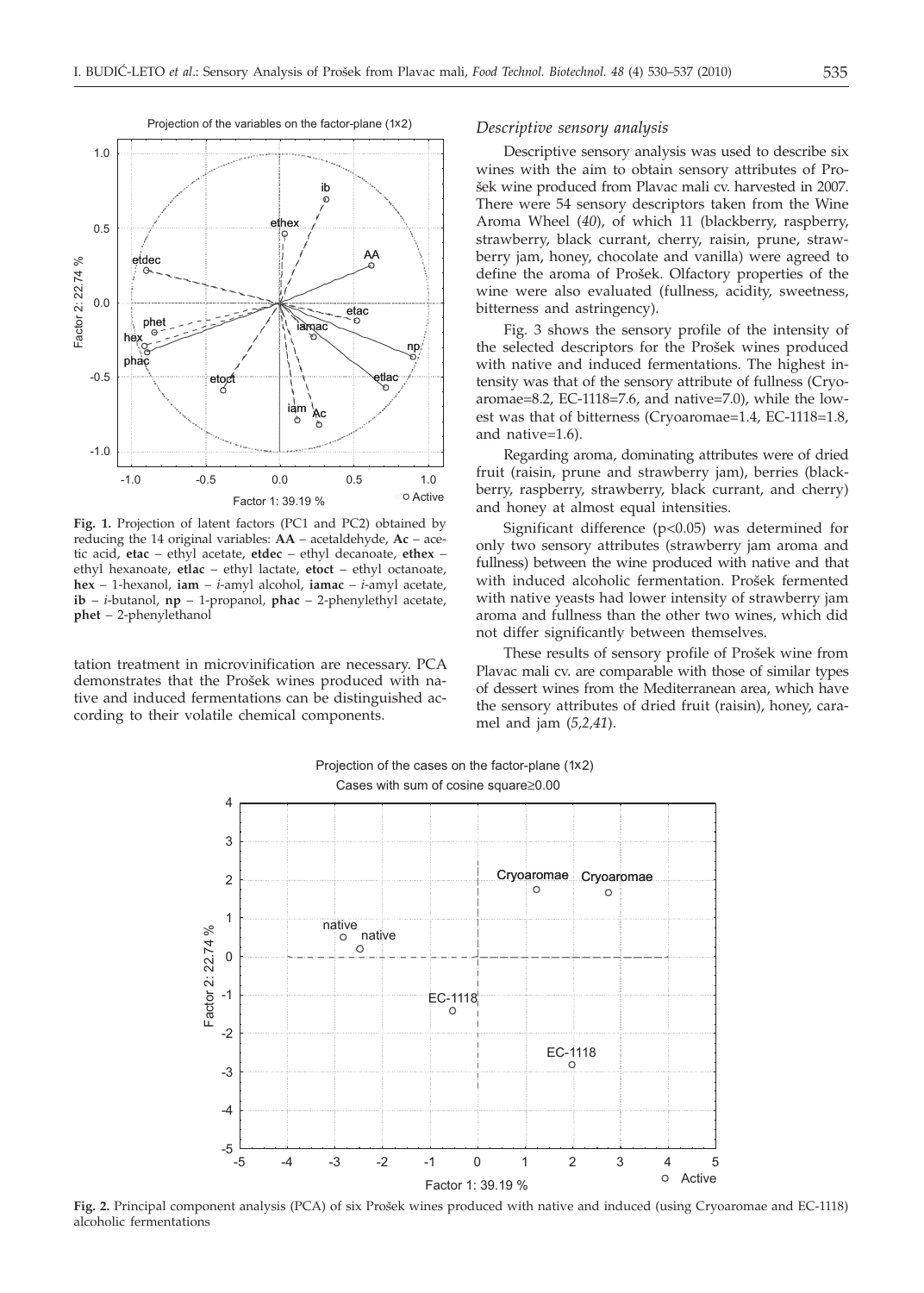

Fig. 3. Sensory profile of the intensity of the selected descriptors for the dessert wine Prošek produced with native and inoculated (using Cryoaromae and EC-1118) alcoholic fermentations. Aroma characteristics are written in lower case, while flavour characteristics are written in block capitals. \*Significant difference of the arithmetic mean values (p<0.05)

# **Conclusion**

Chemical and sensory characteristics of a traditional Dalmatian dessert wine Prošek produced from partially dried grapes of Plavac mali cv. were done because of the significance of that cultivar for this region. There were 15 volatile components identified and quantitatively determined. Significantly higher content of ethyl acetate and acetic acid was determined in the Prošek fermented with inoculated yeasts *S. cerevisiae bayanus* EC-1118, while the Prošek produced with native fermentation had significantly lower content of 2-propanol, but higher content of 2-phenylethanol, ethyl decanoate and ethyl octanoate. PCA showed clear distinction among the Prošek wines produced with three different fermentations. Prošek made from Plavac mali cv. is characterised by the aroma of dried fruit (raisin, prune), red berries, jam, honey and vanilla.

#### *Acknowledgements*

This study was supported by the Ministry of Science, Education and Sports of the Republic of Croatia, Project 091-091468-0452. We thank Ms Marija Pecotić and Winery Blato 1902 for providing the grape. We also gratefully acknowledge all judges for their contribution to sensory evaluation.

## **References**

*1.* E. Miklósy, Z. Kalmár, Z. Kerényi, Identification of some characteristic aroma compounds in noble rotted grape berries and Aszù wines from Tokaj by GC-MS, *Acta Aliment. 33* (2004) 215–226.

- *2.* A. Genovese, A. Gambuti, P. Piombino, L. Moio, Sensory properties and aroma compounds of sweet Fiano wine, *Food Chem. 103* (2007) 1228–1236.
- *3.* C. Thibon, D. Dubourdie, P. Darriet, T. Tominaga, Impact of noble rot on the aroma precursor of 3-sulfanylhexanol content in *Vitis vinifera* L. cv. Sauvignon blanc and Semillin grape juice, *Food Chem. 114* (2009) 1359–1364.
- *4.* M. Franco, R.A. Peinado, M. Medina, J. Moreno, Off-vine grape drying effect on volatile compounds and aromatic series in must from Pedro Ximénez grape variety, *J. Agric. Food Chem. 52* (2004) 3905–3910.
- *5.* G. Muratore, C.N. Asmundo, C.M. Lanza, C. Caggia, F. Licciardello, C. Restuccia, Influence of *Saccharomyces uvarum* on volatile acidity, aromatic and sensory profile of Malvasia delle Lipari wine, *Food Technol. Biotechnol. 45* (2007) 101–106.
- *6.* M. Jelaska: *Tasting, Consumption, Serving Wine*, Agricultural Publishing Bureau, Zagreb, Croatia (1955) p. 23 (in Croatian).
- 7. S. Bulić: *Dalmatian Ampelography*, Agricultural Publishing Bureau, Zagreb, Croatia (1949) (in Croatian).
- *8.* M.P. Serratosa, A. Lopez-Toledano, M. Medina, J. Merida, Drying of Pedro Ximenez grapes in chamber at controlled temperature and with dipping pretreatments. Changes in the color fraction, *J. Agric. Food Chem. 56* (2008) 10739– 10746.
- *9.* P. Ribereau-Gayon, Y. Glories, A. Maujean, D. Dubourdieu: Handbook of Enology. In: *The Chemistry of Wine Stabilization and Treatments, Vol. 2*, John Wiley & Sons Ltd, Chichester, UK (2006) pp. 59–61,205–206.
- *10.* N. Loscos, P. Hernandez-Orte, J. Cacho, V. Ferreira, Release and formation of varietal aroma compounds during alcoholic fermentation from nonfloral grape odorless flavor precusors fractions, *J. Agric. Food Chem. 55* (2007) 6674– 6684.